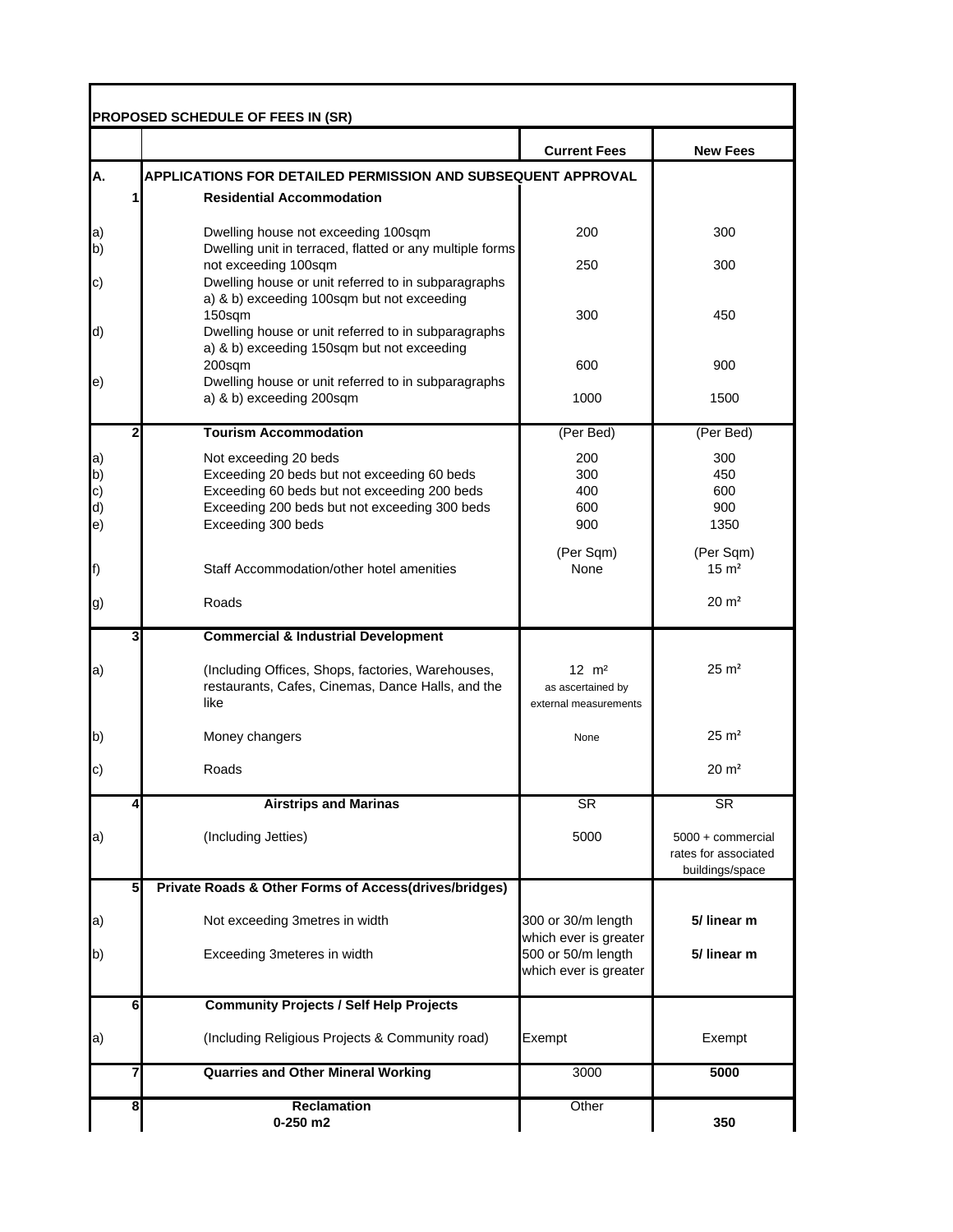|                | $>250m2$<br>$>500m2$                           |                                                           | 2 m <sup>2</sup><br>4 m <sup>2</sup> |
|----------------|------------------------------------------------|-----------------------------------------------------------|--------------------------------------|
| 9              | <b>Utilities/Excavation works</b>              | 1000                                                      | 1000                                 |
| 10             | <b>Retaining/Boundary walls</b>                | 150                                                       | 250                                  |
| В.             | <b>APPLICATIONS FOR OUTLINE PERMISSION</b>     |                                                           |                                      |
| 1              | <b>Residential Accommodation</b>               |                                                           |                                      |
| a)             | (All Types)                                    | 50                                                        | 75                                   |
| 2              | <b>Tourist Accommodation</b>                   |                                                           |                                      |
| a)             | (All Types)                                    | 100/bed                                                   | 150                                  |
| 3              | <b>Commercial &amp; Industrial Development</b> |                                                           |                                      |
| a)             | (All Types)                                    | 4/Sqm                                                     | 6 m <sup>2</sup>                     |
| 4              | <b>Utilities / Excavations</b>                 | None                                                      | 150                                  |
| 5              | <b>Reclamation</b>                             | Other                                                     | 350                                  |
| 6              | <b>Community &amp; Self Help Projects</b>      | Exempt                                                    | Exempt                               |
| 7              | <b>Subdivision</b>                             | None                                                      | 50/Plot                              |
| 8              | <b>Change Of Use</b>                           |                                                           |                                      |
| a)             | (All Types)                                    | None                                                      | 300                                  |
| C.             | <b>OTHER APPLICATIONS</b>                      |                                                           |                                      |
| 1              | <b>Subdivisions of Land</b>                    | (SR/Plot)                                                 | (SR/Plot)                            |
| a)             | Residential, Not exceeding 3 Plots             | 150                                                       | 195                                  |
|                | Residential, exceeding 3 Plots<br>Agricultural | 350<br>None                                               | 455<br>100                           |
| b)<br>c)<br>d) | Commercial or Industrial                       | 750                                                       | 975                                  |
| $\mathbf{2}$   | <b>Change of Use</b>                           |                                                           |                                      |
| a)             | To Residential                                 | As per Residential<br>Accommodation<br>referred to in A.1 | As per A.1.                          |
| b)             | To Tourism                                     | As per Tourism<br>Accommodation<br>referred to in A.2     | As per A.2.                          |
| c)             | To commercial or Industrial                    | 12/Sqm                                                    | As per A.3.                          |
| d)             | To Any Other Purpose                           | 200                                                       | 500                                  |
| e)             | Money Changer                                  | None                                                      | $25 \text{ m}^2$                     |